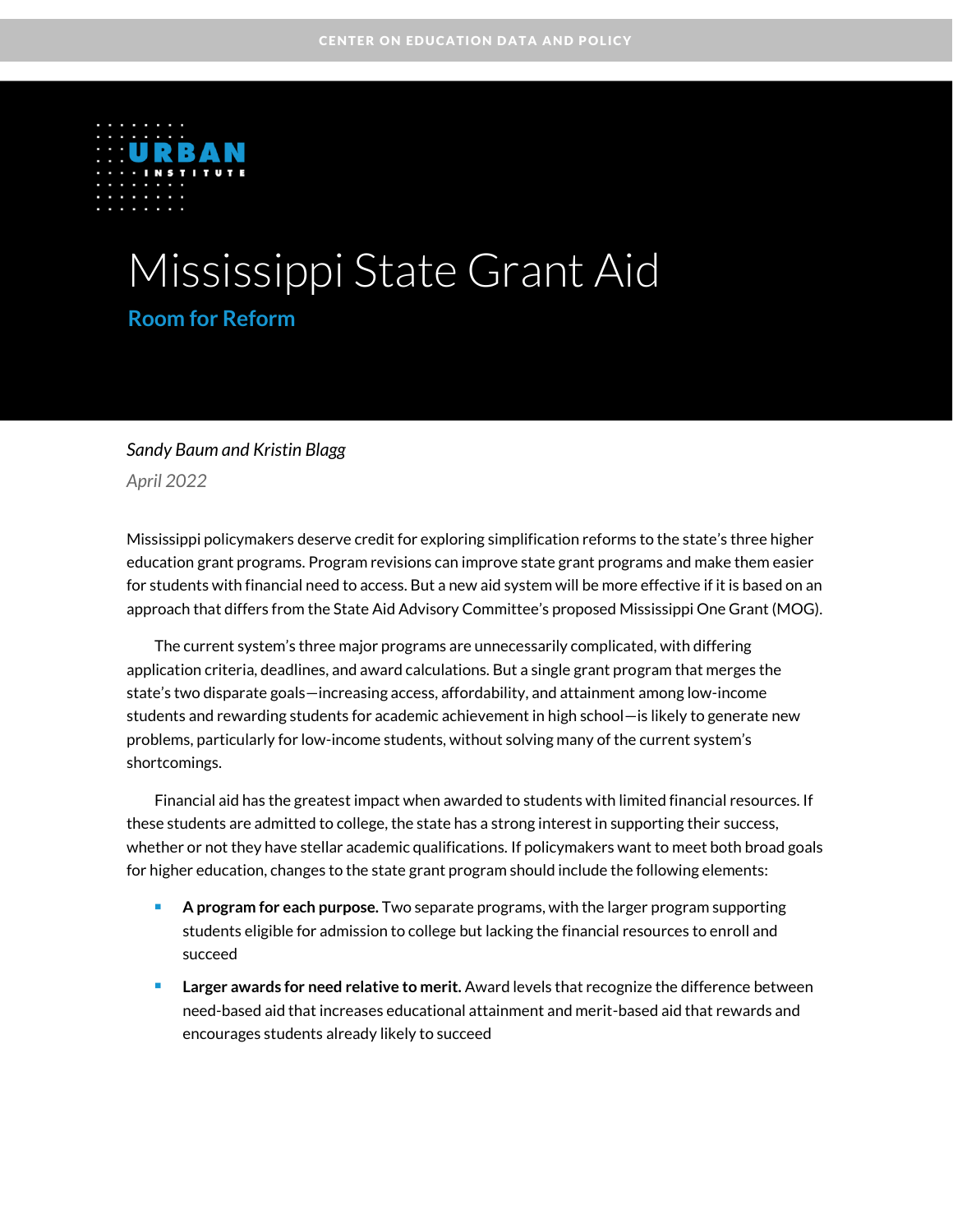- <sup>◼</sup> **Broad eligibility.** Inclusion of older students and those enrolled at least half time, with higher levels of funding for higher levels of enrollment at least up to 15 credit hours per semester
- <sup>◼</sup> **Funds that encourage academic progress.** Provisions to encourage timely completion, such as funding for summer study, allowances for students forced to temporarily interrupt their studies, and requirements for completing enough credits to progress through the program
- <sup>◼</sup> **Minimal benefit cliffs.** Structures that minimize sharp differences in awards for students in similar circumstances, avoiding steep declines in aid as students move from one test score or expected family contribution (EFC) category to another
- **Simple application.** An application process that is simple, transparent, and accessible to students, especially those applying with minimal family or community support

# The Existing System

Mississippi's three grant programs serve about 25,000 students per year. The Higher Education Legislative Plan (HELP), accounting for 60 percent of state grant funds but only 16 percent of recipients, supports low-income students who score at least 20 on the ACT and have fulfilled specified high school curriculum requirements. The Mississippi Eminent Scholars Grant (MESG), which awards 17 percent of the state's grant funds to 12 percent of the system's recipients, rewards high-achieving students who score at least 29 on the ACT, have a 3.5 grade point average, and enroll soon after high school. The Mississippi Tuition Assistance Grant (MTAG) is designed to help students who do not receive maximum federal Pell grants. This program, which excludes the lowest-income students, has the lowest ACT threshold (15 or above) and awards relatively small grants but serves the largest number of students; 71 percent of state grant recipients receive 23 percent of the systems' funds through MTAG (OSFA 2021).

#### TABLE 1

#### **Mississippi State Grant Programs**

|                                               | <b>Share of dollars</b><br>in program | <b>Share of recipients</b><br>in program | Average award |
|-----------------------------------------------|---------------------------------------|------------------------------------------|---------------|
| Mississippi Eminent Scholars Grant            | 17%                                   | 12%                                      | \$2,240       |
| Mississippi Tuition Assistance Grant          | 23%                                   | 71%                                      | \$556         |
| Mississippi Higher Education Legislative Plan | 60%                                   | 16%                                      | \$6,172       |
| Total                                         |                                       |                                          | \$1.689       |

**Source:** National Association of State Student Grant and Aid Programs, Annual Survey 2020–21.

Students can receive funding from only one grant program (the one that provides the largest amount of aid). The HELP grant is the most generous, covering a student's full tuition for up to four years. The MESG program provides up to \$2,500 toward tuition and fees, and the MTAG program provides up to \$500 per year for freshman and sophomores and up to \$1,000 for juniors and seniors. As a result, students who meet the requirements for HELP in addition to another program would receive aid only under HELP.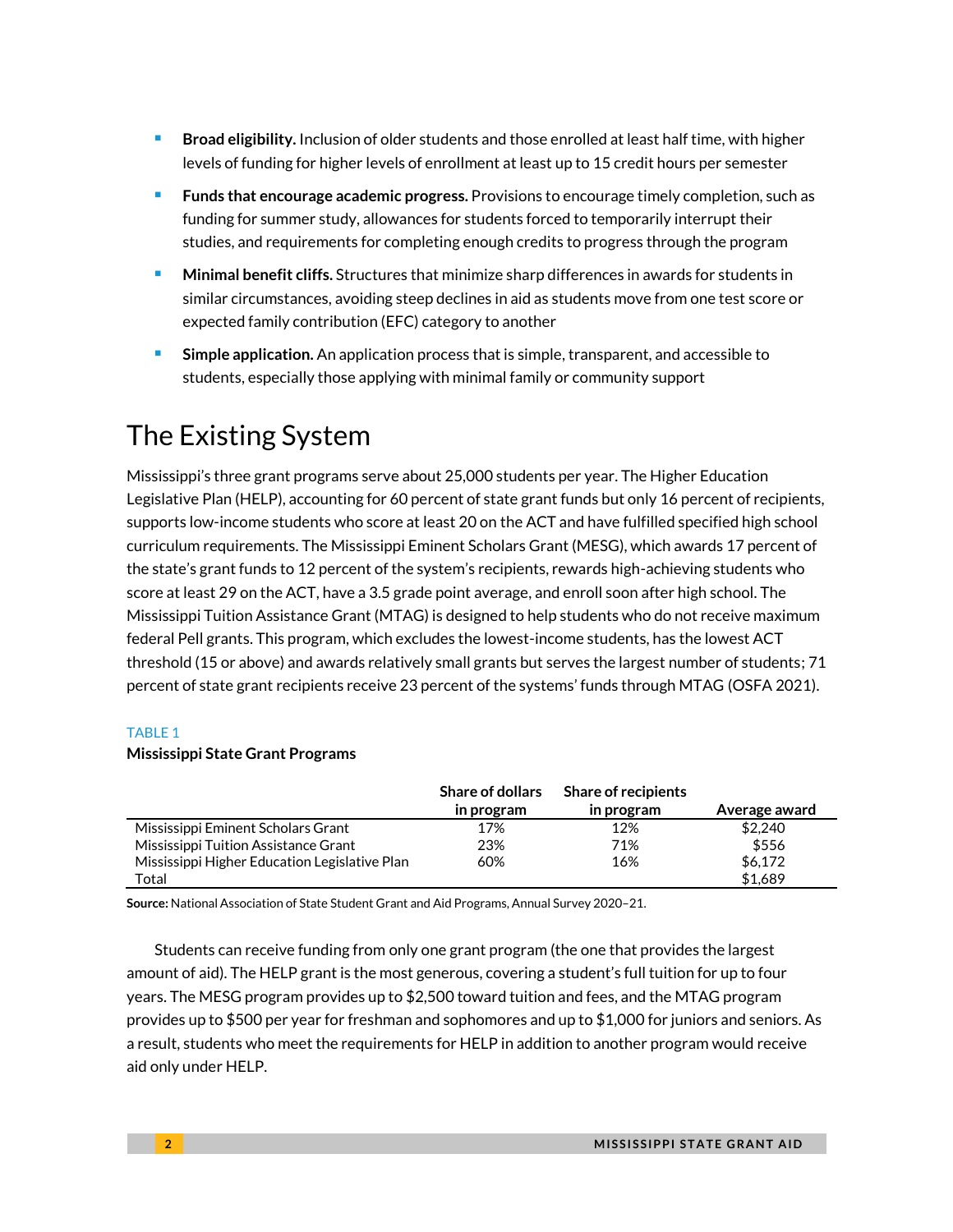### **State Grant Aid Is Less Generous in Mississippi Than in Other States**

In 2019–20, when the average state awarded \$980 in grant aid per full-time equivalent undergraduate student, Mississippi awarded \$358 (37 percent of the national average). Average need-based aid nationwide was \$721 per full-time equivalent student. In Mississippi, it was \$215 (30 percent of the national average). Even with lower-than-average public college tuition, this leaves low-income students struggling to cover their expenses.<sup>1</sup>

The low levels of grant aid and the relatively high share of dollars (40 percent) allocated without regard to students' financial circumstances make it difficult for Mississippi's grant system to effectively increase educational attainment in the state.

### **Much of Mississippi's State Grant Aid Goes to Relatively Affluent Students**

In Mississippi, where median family income is \$58,500, 20 percent of state grant funds go to students from families with incomes above  $$100,000.<sup>2</sup>$  Twenty-one percent of state grant recipients are Black, and 70 percent are white (OSFA 2021). In the state, 38 percent of the population and 36 percent of college students are Black, and 59 percent of the population and 57 percent of college students are white. $3$  This skewed distribution results from the emphasis on non-need-based aid.

#### TABLE 2

#### **Distribution of Mississippi State Grant Funds**

|                                                  | <b>MESG</b> | <b>MTAG</b> | <b>HELP</b> | Total |
|--------------------------------------------------|-------------|-------------|-------------|-------|
| Share of dollars (income \$0-19.999)             | 2%          | 0%          | 37%         | 23%   |
| Share of dollars (income \$20,000-39,999)        | 3%          | 6%          | 44%         | 29%   |
| Share of dollars (income \$40,000-49,999)        | 3%          | 7%          | 7%          | 6%    |
| Share of dollars (income \$50,000-59,999)        | 5%          | 7%          | 0%          | 3%    |
| Share of dollars (income \$60,000-79,999)        | 9%          | 13%         | 0%          | 5%    |
| Share of dollars (income \$80,000-99,999)        | 10%         | 13%         | 0%          | 5%    |
| Share of dollars (income at least \$100,000)     | 60%         | 42%         | 0%          | 20%   |
| Share of dollars to independent students         | 8%          | 11%         | 11%         | 11%   |
| Share of recipients (income \$0-19,999)          | 2%          | 1%          | 38%         | 7%    |
| Share of recipients (income \$20,000-39,999)     | 3%          | 8%          | 44%         | 14%   |
| Share of recipients (income \$40,000-49,999)     | 4%          | 8%          | 7%          | 7%    |
| Share of recipients (income \$50,000-59,999)     | 5%          | 8%          | 1%          | 6%    |
| Share of recipients (income \$60,000-79,999)     | 9%          | 14%         | 0%          | 11%   |
| Share of recipients (income \$80,000-99,999)     | 10%         | 13%         | 0%          | 10%   |
| Share of recipients (income at least \$100,000)  | 59%         | 40%         | 0%          | 36%   |
| Share of recipients who are independent students | 8%          | 9%          | 11%         | 9%    |

**Source:** National Association of State Student Grant and Aid Programs, Annual Survey 2020–21.

**Note:** HELP = Mississippi Higher Education Legislative Plan; MESG = Mississippi Eminent Scholars Grant; MTAG = Mississippi Tuition Assistance Grant.

In part because of the different program goals, the distribution of funding among dependent students from different income levels varies sharply across programs. Almost all the HELP funding goes to students from families with annual incomes below \$40,000, who make up more than 90 percent of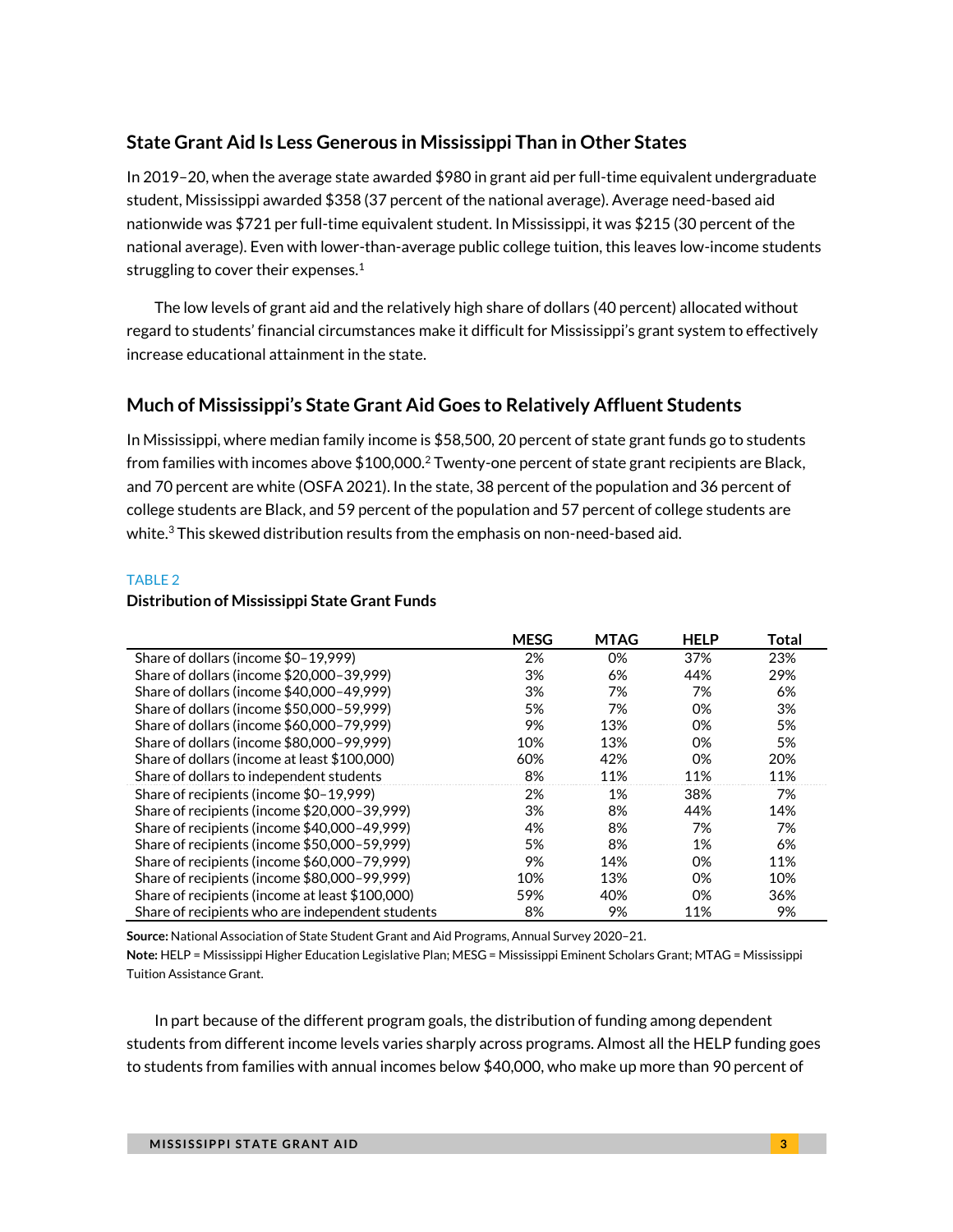HELP recipients. Few low-income students benefit from the other grant programs, in part because so many low-income students are eligible for the larger HELP grants but also because the lowest-income students are excluded from MTAG and because low-income students, who face systemic barriers such as underresourced high schools and instability associated with household poverty, <sup>4</sup> are least likely to qualify for MESG. Only 7 percent of MTAG funding and 5 percent of MESG funding goes to students from these families, who constitute 10 percent and 7 percent, respectively, of program recipients. Twothirds of MESG funding, and 22 percent of state grant funding overall, goes to students from families with incomes above \$100,000. (About 40 percent of dependent state grant recipients are from these high-income families.)

#### **Mississippi Funds All Eligible Students**

Unlike many other states, Mississippi funds all eligible students. Rather than distributing funds until an unpredictable time at which they run out or rather than changing eligibility standards during the program year, the state distributes available funds across all eligible students. Although this strategy may strain the budget, it makes the aid more equitable and predictable. Students know that funding will be there if they fulfill eligibility criteria, and institutions do not have to worry about allocating limited dollars.

#### **Mississippi State Grant Programs Target Recent High School Graduates**

HELP and MESG are available only to recent high school graduates, not to older students returning to college. In 2019–20, only about 10 percent of state grant recipients were independent students. In 2017–18, about 31 percent of students at Mississippi two-year public institutions, and 11 percent of students at four-year public institutions, first enrolled at age 20 or older.<sup>5</sup>

Even with the current level of funding, are the state's programs as effective as they could be? What reforms would be most helpful? We first look at the recent MOG proposal and then discuss design elements that could be part of a reform proposal to increase the effectiveness of state grant aid in increasing educational opportunities and attainment.

# Mississippi One Grant Proposal

Criticism of the MOG proposal has focused on the diminished aid it would offer low-income students and its disproportionate harm to Black students.<sup>6</sup>

The MOG proposal is designed as a matrix, where students are eligible for aid based on both need and merit. Students are eligible for aid only if they have an ACT score of at least 18 (the average score for the state) and an EFC of \$99,999 or less. Aid amounts increase with ACT score improvements and increases in need (lower EFCs), with the highest award for students with ACT scores of 29 or higher and \$0 EFCs. This maximum aid amount is \$4,500 for students enrolled at four-year institutions and \$1,800 for community college students.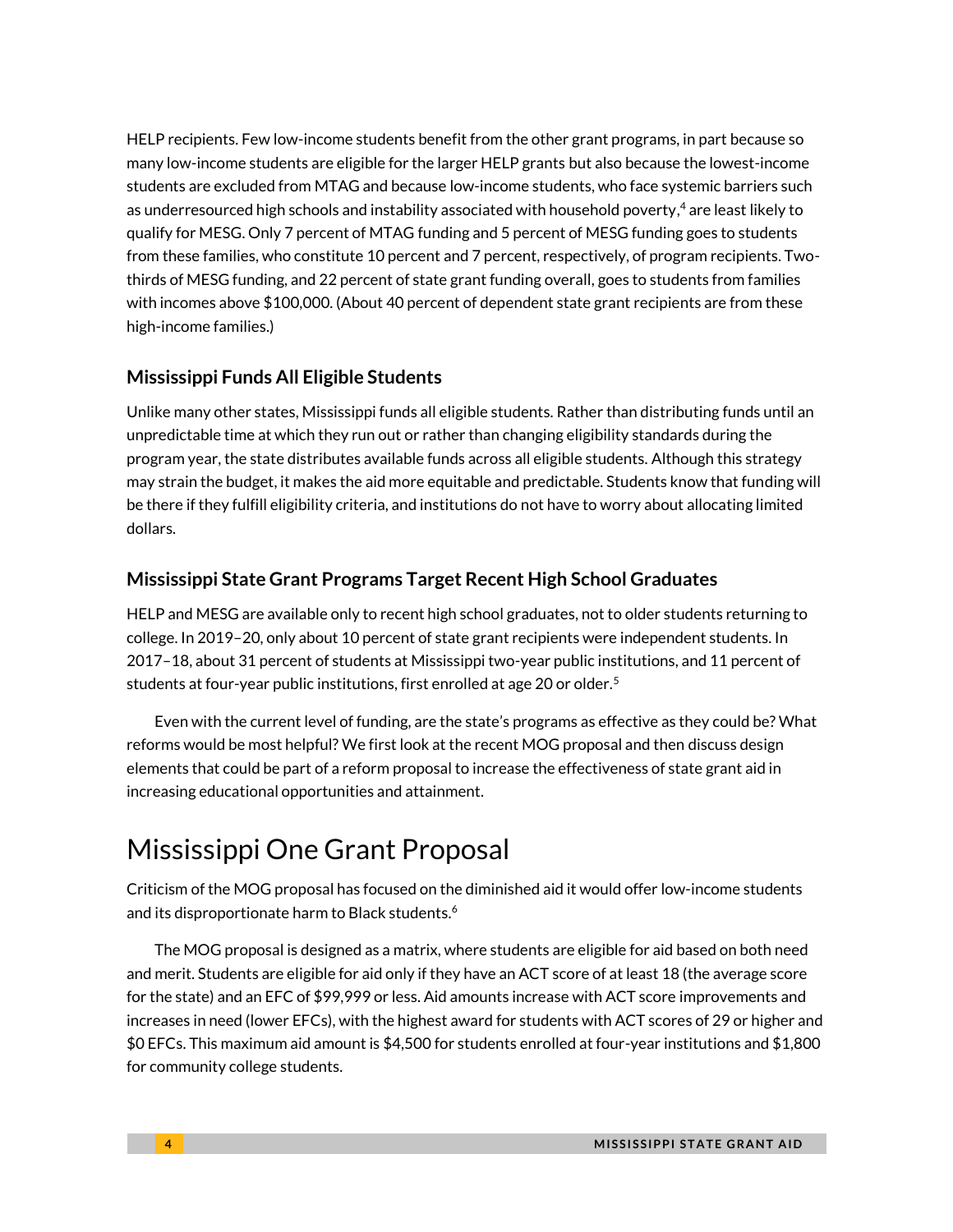#### **A Common September Application Deadline Facilitates Access**

The HELP program requires that students apply by March 31, completing all necessary supporting paperwork by the end of April. Applications for MTAG and MESG are due September 15. HELP requires completion of the Free Application for Federal Student Aid (FAFSA) as part of the application, while MTAG and MSEG do not (but the FAFSA can be used to validate need or residency requirements). The proposed MOG would use the September 15 deadline.

Using a common later deadline will ensure that more students who are eligible for the grant program can access it. Because low-income students and students of color may disproportionately lack access to resources (e.g., high school counselors) that facilitate timely FAFSA completion, early deadlines may systemically exclude these students (Cannon and Goldrick-Rab 2016). Early deadlines disadvantage students who are still considering their college decisions and students without assistance from family or counselors who may require more time to complete the application.

In Mississippi, students who file later in the year (after the current HELP deadline) are more likely to attend high schools that have high shares of Black students and high shares of students from lowincome households.<sup>7</sup>

Imposing a later deadline would likely make Mississippi state grant aid more accessible to the lowincome students most dependent on it.

#### **Requiring FAFSA Will Likely Increase Aid Filing at All Income Levels**

HELP is the only current state grant program requiring the FAFSA. The consolidation proposed under MOG would require all aid recipients to apply for federal financial aid.

Dependent students from the upper half of the family income distribution (above \$80,000 in 2017– 18) are much less likely than those from lower-income families to file the FAFSA.<sup>8</sup> Requiring completion of the FAFSA for state grant aid would likely induce higher levels of FAFSA completion for nonfilers at all income levels. For low-income students who do not now apply for aid because they think they do not qualify, this requirement may help garner additional aid. $^9$ 

### **Some Students Will Experience Large Changes in Aid under MOG**

It is difficult to estimate the impact of the MOG proposal on individual students, as roughly 10 percent of current state grant recipients have not filed a FAFSA. To simulate the effects of a new grant program, we estimate that half of current nonfiling state grant recipients do file. We conservatively estimate that these students have EFCs between \$9,001 and \$99,999, making them eligible for the merit portion of the MOG but not the need-based portion. Of course, this is only an estimate, and the changes to filing requirements introduce additional uncertainty about who will be eligible for, and take up, the program.

Some students would see large funding losses under the MOG program. For example, around 2,900 students would expect to receive at least \$3,000 less under MOG than under previous programs. Most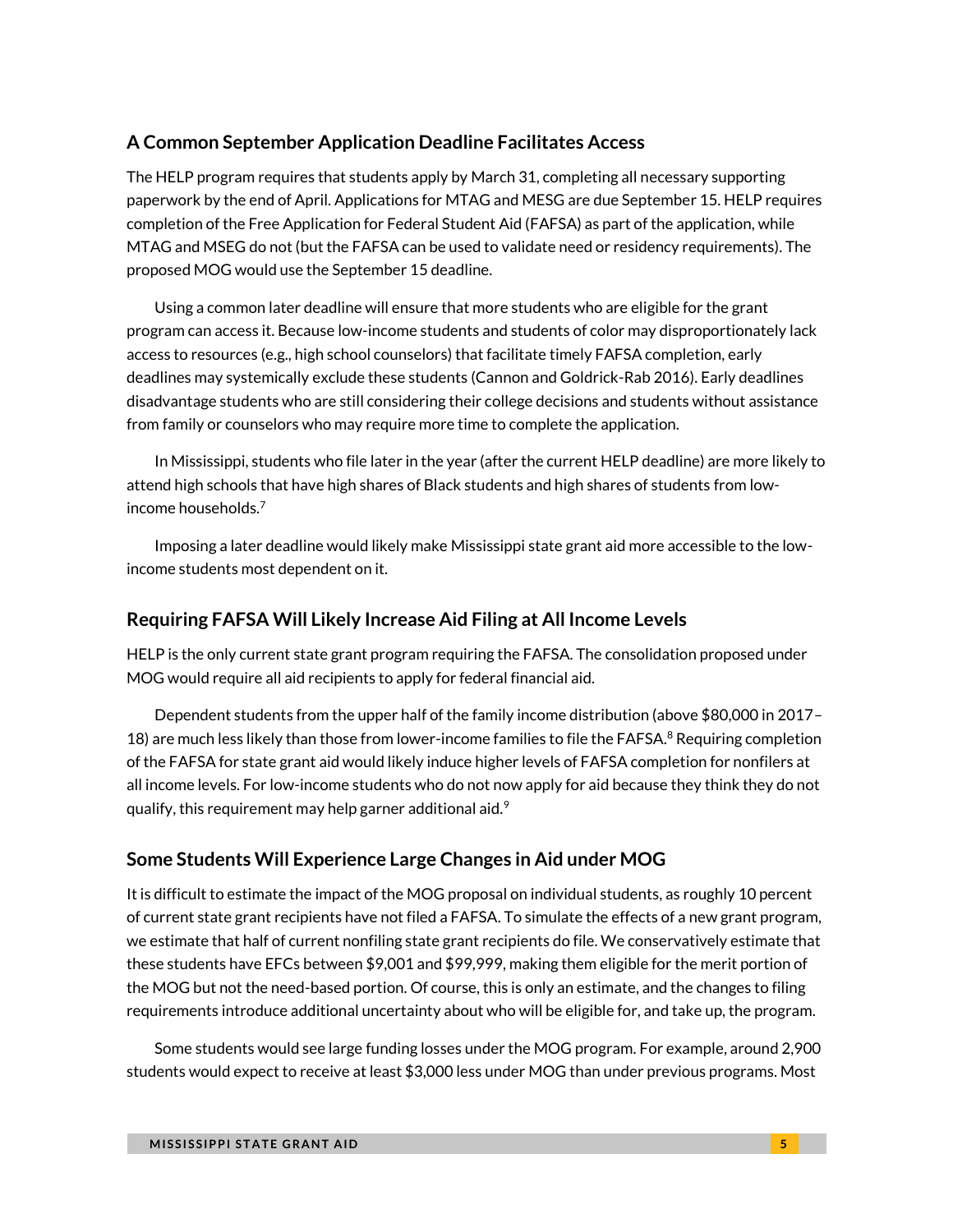of these students have full tuition and fees funding at four-year schools under the HELP grant program. The drop-off in funding is driven largely by the lower maximum grant levels and the proposed staggered grant levels by ACT score, with students with relatively lower ACT scores seeing the largest declines in their awards.

The MOG proposal retains funding for current recipients, but many students in the next cohort of low-income students would receive much less aid than under current programs. According to our estimates, 63 percent of new students who would lose more than \$3,000 of aid under the new plan relative to the old plan have \$0 EFCs, and 28 percent of those who would lose this much have ACT scores of 20 or 21 (academically eligible for aid but ineligible for larger amounts of merit-based aid). Within this grant-loss group, 46 percent are Black and 42 percent are Hispanic.

A larger share of students—around 17,900—would receive MOG aid that is the same or higher than what they receive under the current system. But just 27 percent of these students have \$0 EFCs, and just 25 percent of these students are Black, and 2 percent are Hispanic.

# Meeting the State's Goals and Priorities

Policies should be consistent with the goals they are intended to achieve. Mississippi aims to reduce financial barriers to college enrollment. But the state appears to have a particularly strong commitment to providing extra assistance to students with high academic achievement—who come disproportionately from affluent families. Both current programs and the recent proposal indicate a reluctance to provide funding to students with below-average ACT scores, regardless of their financial need. The state may wish to question this approach.

# **Redirecting Aid toward More Affluent, Higher-Scoring Students Is Likely to Reduce Access and Attainment**

Changing state grant award levels may affect students' decisions about college. Those who will lose out on much or all of their HELP grant funding under the new proposal are particularly vulnerable because low-income students are more sensitive to changes in net prices than higher-income students are (Deming and Dynarski 2010). All HELP recipients are eligible for a Pell award, which they can now put toward room and board and other expenses. Without a state grant to cover tuition and fees, these students may steer toward less expensive options or might look at staying closer to home to save on living expenses. Some may skip college altogether in response to the decline in grant aid. To keep these students enrolled, colleges may have to find funding to extend additional institutional aid.

## **One Program Is Unlikely to Achieve the State's Multiple Goals**

One of the committee's tasks was to simplify the state grant system by consolidating the three existing programs. This effort is consistent with evidence that simple programs are more effective than complicated programs that generate confusion (Dynarski and Wiederspan 2012).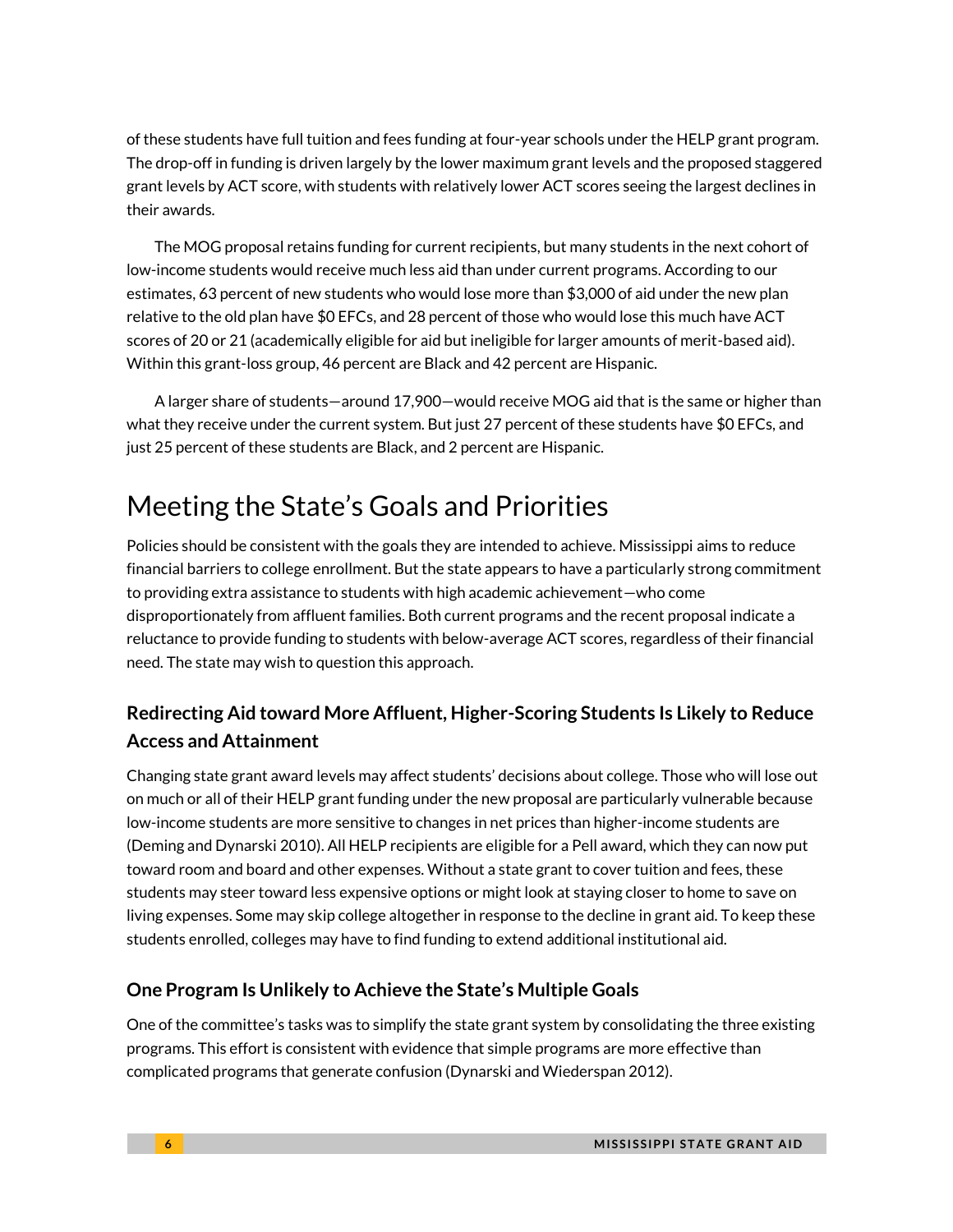Although simplification is commendable, attempting to design a single state grant program that both meets the needs of low-income students and rewards high school achievement with one award schedule violates the long-established tenet of economic policy design that the number of policy instruments must match the number of policy targets (Hughes Hallett 1989). A distribution of awards that rewards high achievement will inevitably be inadequate for low-income students.

In other words, although single programs have advantages, combining need and merit into one program will not fully accomplish either goal. Grant levels for high-need students must be higher to make college affordable. A base amount of \$2,500—with the neediest students receiving no more than this unless their ACT scores are 21 or higher (considerably higher than the state average score of  $18^{10}$ ) as in the MOG proposal—would make the need-based program significantly less effective than the current HELP program in increasing enrollment and attainment of low-income students.

Excluding students with high levels of need from receiving adequate grant aid because they do not meet the high academic standards of merit-based awards, even when they meet institutional admissions standards, will create barriers to their enrollment and success. Admissions requirements, not financial aid programs, should sort students into postsecondary pursuits.

Need-based grants through the HELP program are significantly larger than the current non-needbased awards. This difference is important because the low-income recipients of HELP grants cannot enroll and persist in college without significant outside support. In contrast, the merit-based awards, which go to more affluent students, act more as signals to students (encouraging them to attend Mississippi institutions), than as necessary funding.

The state would be well advised to consolidate the system into two grant programs, one directed toward meeting financial need for low-income students and the other toward achieving the goals the state sets for awarding aid to high-achieving students regardless of their financial need.

#### **Merit-Based Aid Has a Small Marginal Effect on Keeping Students in State**

Many states have implemented merit-based programs to encourage talented students to enroll at instate institutions with the hope that they will stay in the state after college. Nationwide, 81 percent of beginning students are enrolled in their home state, but in Mississippi, that share is now 89 percent. Only Utah has a larger share of students (91 percent) remaining in state.<sup>11</sup>

In other words, merit aid can do little to increase the share of students staying in state for college. Empirical evidence suggests that broad-based merit programs, which generally offer significantly more aid than MESG, do induce a significant number of a state's high school graduates to attend in-state institutions, but there is significant variation among states. And the impact on the share of students becoming part of the state's labor force long term is modest. Because most of the funds go to students who enroll in college in the state without this aid, postcollege employment incentives may be more costeffective (Groen 2011).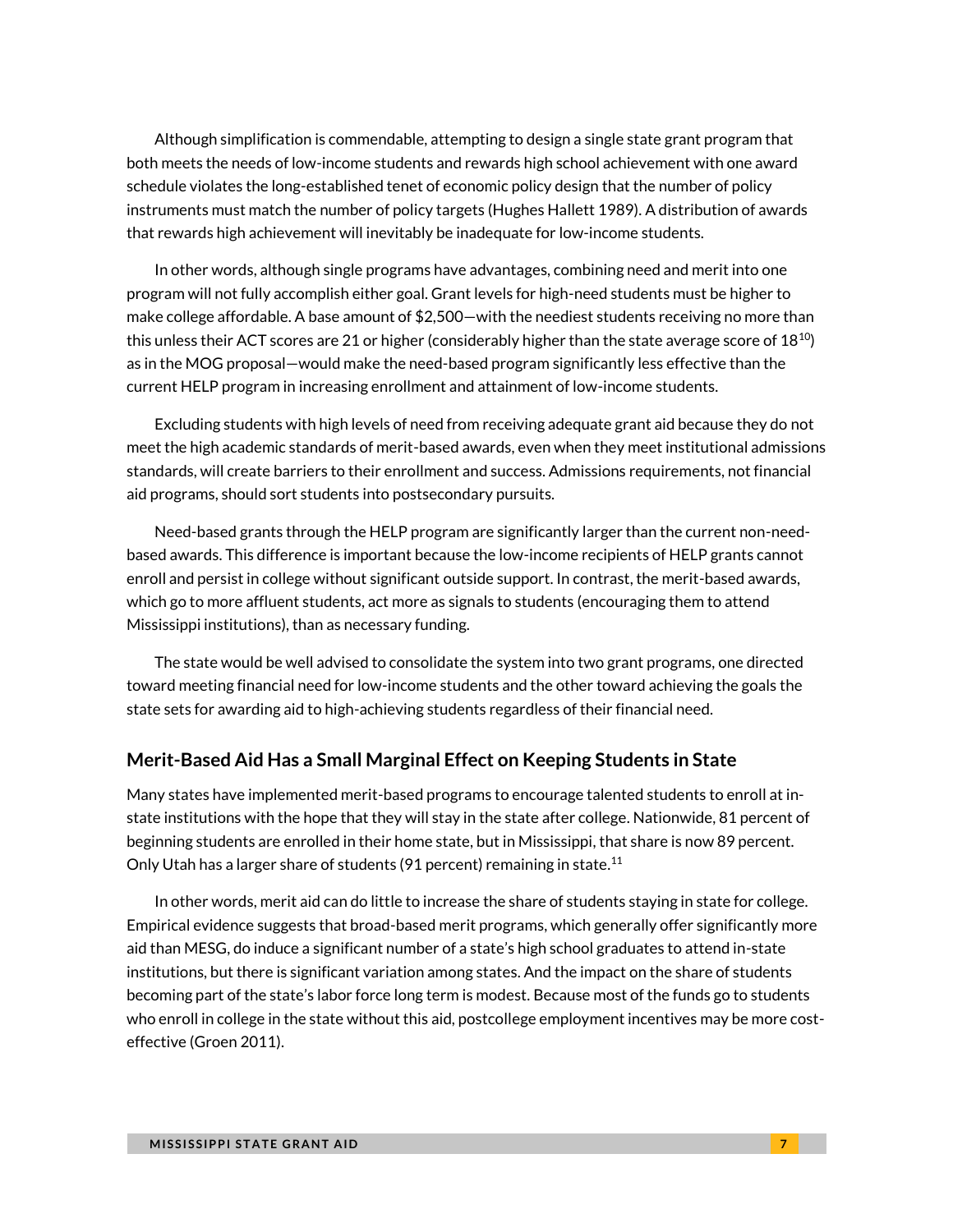Although state merit aid programs may influence in-state college enrollment for some students, these programs can be costly and cause unintended responses. For example, state merit aid programs discourage students from science, technology, engineering, and math majors, moving them toward majors where they can more easily earn the grade point averages required to maintain eligibility for their grant aid (Winters 2020). These programs may also induce students to forgo the opportunity to attend higher-quality colleges, lowering overall college completion rates (Cohodes and Goodman 2014).

The MESG program is far less generous than many of the state merit programs researchers have found to change students' choices. The proposed MOG program does not significantly increase the merit grant size for the state's highest-achieving students at four-year institutions unless they also demonstrate substantial need. It is worth examining the program's impact and determining whether these funds might better serve the state's goals if they were directed toward students of more limited financial means.

### **Academic Requirements in Need-Based Aid Should Support Academic Progress**

Students who are admitted to an institution have already shown that they meet academic requirements for admission, and denying sufficient aid to certain students based on test score cutoffs interferes with educational attainment. But separating programs aimed at the state's need- and merit-based goals does not require abandoning academic requirements for need-based aid, particularly once students matriculate at a given institution. Incorporating standards for academic progress can provide constructive incentives. For example, requiring that students complete a minimum number of credit hours each semester so that they are on track to graduate improves outcomes (Brookings 2012). Such a standard also avoids continuous funding of students who have little chance of earning credentials.

# Critical Program Design Elements for a Revised Grant Program

Both the current set of state grant programs and the proposed MOG have structural strengths and weaknesses. Smoothing cliff effects, decoupling the grant aid amount from published tuition prices, and reducing the number of programs for which students might be eligible can make programs more effective. Other constructive strategies include targeting students facing significant financial barriers, incorporating incentives for timely completion, and serving part-time and older students.

## **Avoid Cliff Effects**

An important aspect of sound policy design is avoiding "cliff effects," which set thresholds that create large gaps in the benefits available to individuals with similar characteristics and in similar circumstances. The committee charge included developing a simpler system that would eliminate the eligibility cliffs in the HELP and MESG programs.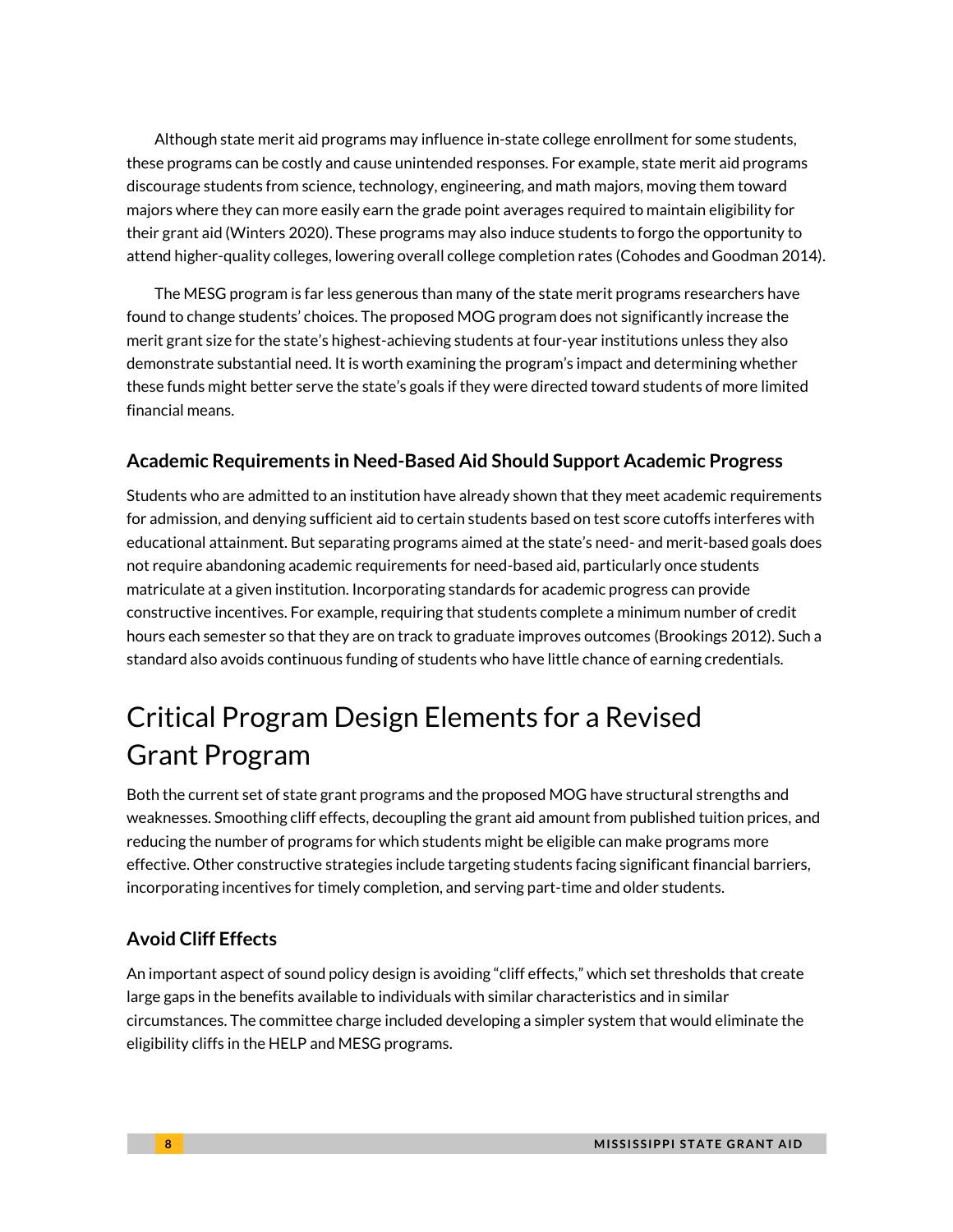Under the current system, students with \$0 EFCs receive significantly less state grant aid, on average, than those with slightly higher EFCs. This cliff is likely the result of the lowest-EFC students being ineligible for MTAG. The MOG proposal would eliminate this large cliff: \$0 EFC students currently excluded from MTAG would receive \$2,500 under MOG if they score at least 18 on the ACT. But average grant aid would still rise at the highest EFC levels.

In addition, students with ACT scores of 20 or higher are eligible for HELP and receive significantly larger grants than students with similar need who score between 15 and 19 and are eligible only for MTAG.

Another bright line is between students enrolled for 15 credit hours and those enrolled for only 14 credit hours who are not currently eligible for any state grant aid.

Allowing one point on the ACT or one additional dollar of income to lead to a major change in the award level is a violation of the concept of horizontal equity, treating people in similar circumstances similarly.

Gradual schedules eliminate cliff effects. The federal income tax uses graduated rates, taxing the first dollars of everyone's income at the same rate and applying higher marginal tax rates only to the income above the level of the lower category. Taxing, for example, all income of a household with an income of \$50,000 at 20 percent while taxing a household with an income of \$49,999 at 15 percent would create a cliff, which is avoided by taxing only the income above \$50,000 at the higher rate. The Pell grant formula is based on EFC, with grants rising dollar for dollar as EFC declines, not based on EFC brackets. If brackets are necessary, smaller brackets create less severe cliffs.

Despite the envisioned changes, the MOG proposal includes significant cliffs. With ACT categories of 21 to 24, 25 to 28, and 29 or higher, four-year college students scoring 21 would receive \$800 more than similar students scoring 20, increasing their awards by at least one-third and, in some cases, more than doubling them. A score of 29 adds \$1,000 beyond a score of 28. Using smaller increments, even adjusting aid for each additional ACT point up to a given threshold, would reduce horizontal inequities.

The EFC categories in the MOG create a similar problem. A \$1 increase in EFC can cut the grant by \$500 for four-year college students (20 percent of the total). Policymakers could consider a design similar to the Pell grant, where the amount of aid is reduced by \$1 for every \$1 increase in the EFC or could implement more granular EFC categories.

#### **Implement Different Award Levels for Two- and Four-Year Institutions**

HELP grants are based on the actual tuition charged at individual institutions, attempting to cover the full price with grant aid. MTAG and MESG awards are linked to student characteristics, not to the institutions they attend. The MOG proposal would eliminate the idea of covering full tuition and would award less aid to students at (lower-price) two-year institutions than to similar students at four-year institutions. Decoupling grant levels from actual tuition charged may eliminate incentives for institutions to raise their tuition to make their students eligible for more state grant aid. But that change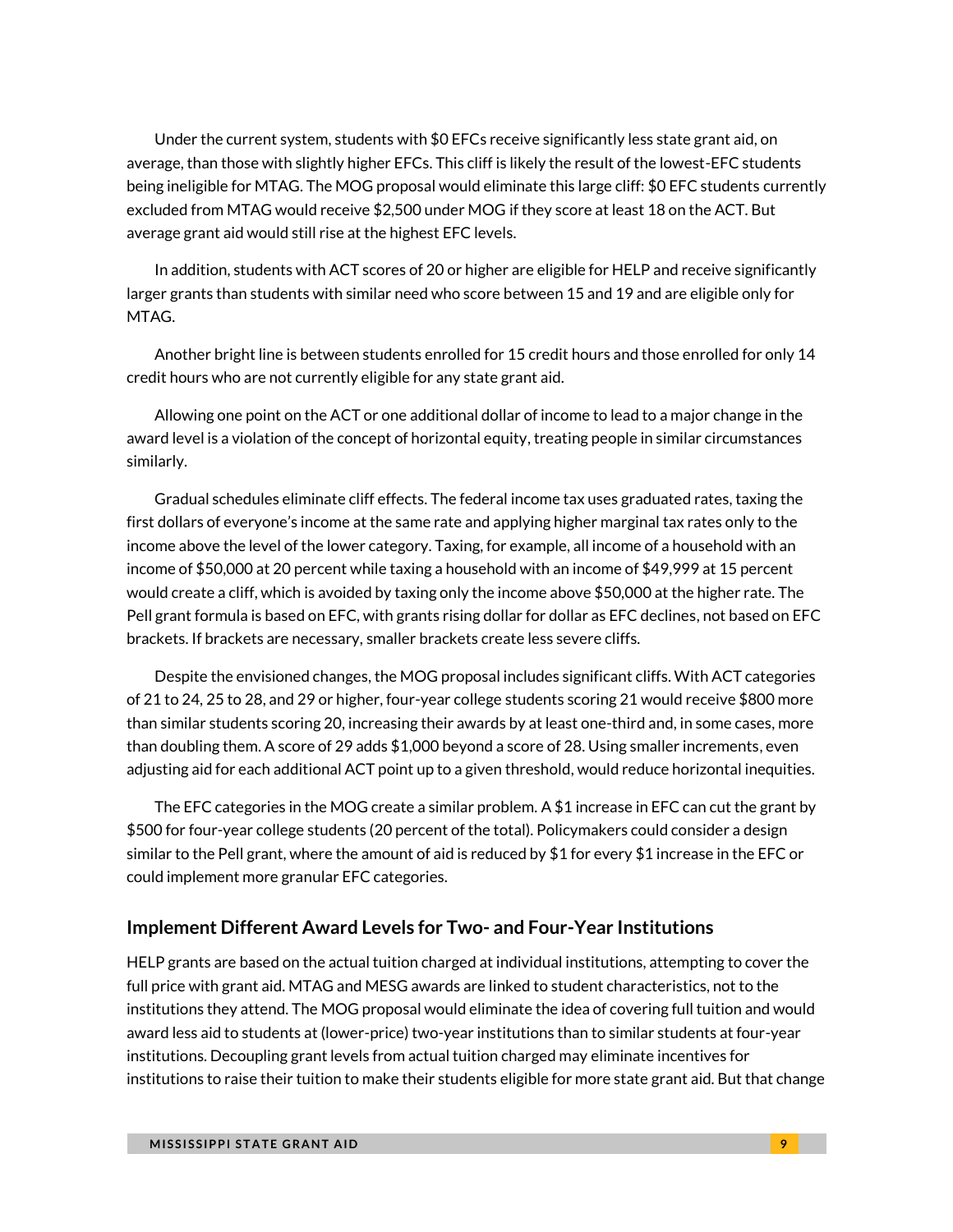could be accomplished without giving up on the idea of providing enough grant aid for low-income students to bring four-year college prices into reach.

### **Ensure the Program Serves Older Students**

#### TABLE 3

#### **State Grant Aid to Independent Students, 2019–20**

|                                               | <b>Share of dollars to</b> | Share of recipients who are |
|-----------------------------------------------|----------------------------|-----------------------------|
|                                               | independent students       | independent students        |
| Mississippi Eminent Scholars Grant            | 8%                         | 8%                          |
| Mississippi Tuition Assistance Grant          | 11%                        | 9%                          |
| Mississippi Higher Education Legislative Plan | 11%                        | 11%                         |
| Total                                         | 11%                        | 9%                          |

**Source:** National Association of State Student Grant and Aid Programs, Annual Survey 2020–21.

The existing state grant system serves primarily recent high school graduates. Currently, 16 percent of US undergraduate students are 25 or older, making them independent for purposes of the federal financial aid system.<sup>12</sup> Increasing educational attainment in the state's population requires making it possible for older students to enroll and succeed in college.

### **Lower the ACT Score Threshold for Need-Based Aid**

The recent MOG proposal envisioned a program that would exclude more than half the state's high school graduates because of their ACT scores. Given the strong correlation between socioeconomic background and test scores, the program would serve far less than half of low-income students taking the ACT. Low-income students with EFCs between \$1 and \$1,500 (income between about \$50,000 and \$60,000) with ACT scores between 18 and 20 (at or above the state average) would receive the same grant aid as those with EFCs of \$9,000 (income of about \$90,000 or higher) scoring at least 29. In other words, students for whom state aid dollars could make the difference between being able to enroll and persist in college and being forced to work for pay instead receive no more support than those from more affluent families, who likely benefited from a stronger high school experience and whose backgrounds contributed to their higher test scores.

### **Maintain Purchasing Power**

The MOG proposal recommended automatic annual increases in award levels to keep up with price increases. Without such a provision, state grant aid would become less and less adequate even absent college prices that rise more rapidly than the Consumer Price Index.

### **Encourage Completion with Summer Enrollment**

Mississippi state grant aid does not cover summer study, and the MOG proposal did not alter this restriction. Particularly if they enroll for only 12 credit hours per semester, many students depend on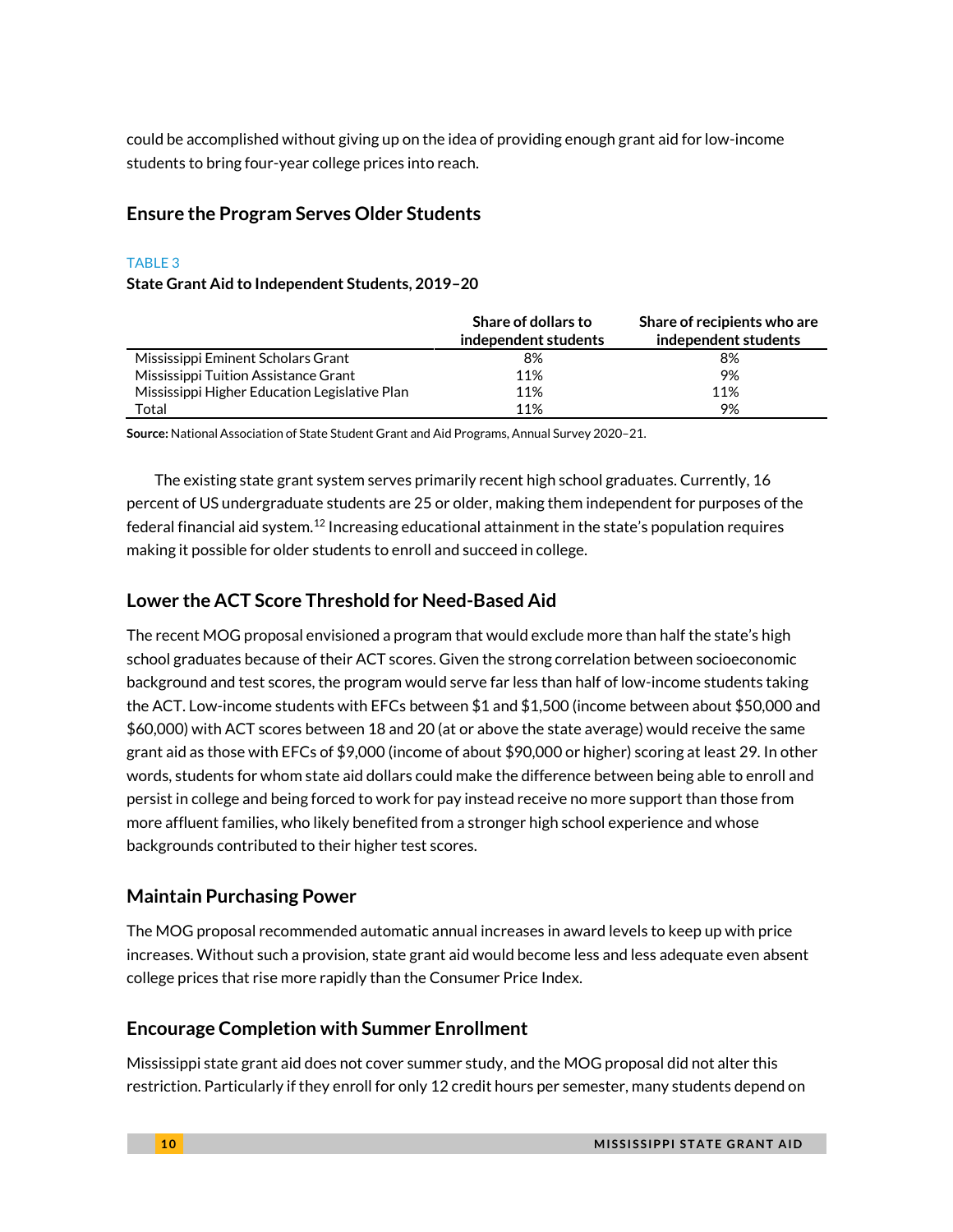summer enrollment to graduate on time. The Federal Pell Grant Program does provide additional funding for summer study, and state grant programs should also aspire to let students use their funding whenever they fulfill their requirements.

Requiring continuous enrollment, as the current system does, may discourage some students from leaving school, increasing their odds of completing their programs. But continuous enrollment is also likely to prevent some high-need students from receiving the funding they require. Students facing financial hardship or family responsibilities may not be able to avoid leaving school temporarily. Excluding them from grant aid if they return to school could significantly interfere with their chances of completing college.

### **Increase Aid for Those Taking 15 Credit Hours**

Under the current system, students are eligible for state grant aid only if they are enrolled for 15 credit hours each semester (or 9 credit hours each trimester). Mississippi's definition of full time as 15 credit hours is constructive, in that it encourages students to take enough courses each semester to earn a bachelor's degree in four years or an associate degree in two years. But this enrollment intensity is not feasible for everyone.

The MOG proposal lowered the threshold to 12 credit hours, consistent with the Pell grant definition of full-time enrollment. Funding students enrolled for fewer than 15 credit hours will make additional high-need students eligible for aid. But a change in the credit hours required for state grant eligibility could also generate behavioral change. Requiring only 12 credits per semester, with no difference in awards for students who take 15 credits, might lead some students to cut back on their credit hours, particularly because the Pell grant program defines 12 hours as full time.

It is unclear how many students might reduce their credit hours in response to this requirement change. Roughly 2,700 students currently take 12 to 14 credits per semester and might become eligible absent changes in enrollment patterns.

Providing higher levels of grant aid to students taking more credits, but funding those who are enrolled at least half time, would provide an incentive for on-time completion without excluding students for whom part-time enrollment is the only option. Excluding part-time students makes many students in difficult financial circumstances and with family and work responsibilities ineligible for aid.

# Conclusion

Mississippi's state grant system would benefit from program consolidation and simplification. Greater emphasis on aiding students with the most limited financial resources is likely to have the most impact on educational opportunity and attainment in the state.

Given the value the state appears to place on rewarding academic achievement through its grant programs, it would benefit from maintaining two separate programs: one for this purpose and one for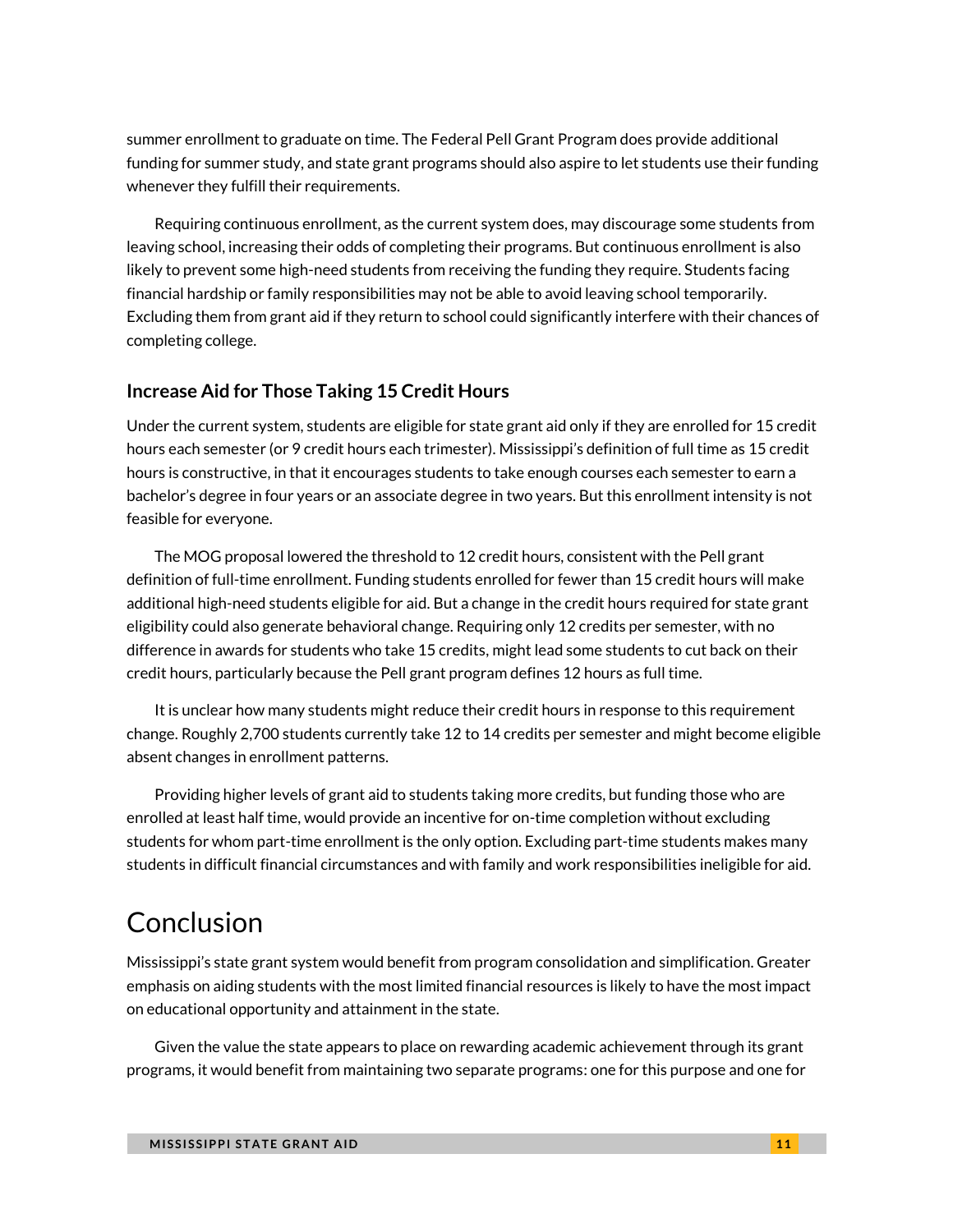increasing access and success for low- and moderate-income students. Denying aid to students who are admitted to and enroll in college only because their standardized test scores are below average is counterproductive. College admissions requirements sort students into educational opportunities. The state should do its best to support the success of all enrolling students.

In addition to adequate funding, program design contributes to grant program effectiveness. Avoiding sharp differences in the aid students with similar characteristics in similar circumstances receive increases equity. Encouraging full-time enrollment without excluding students unable to take 15 credit hours per semester and by allowing summer study can increase timely completion. The state will always face trade-offs between controlling the budget and providing the support on which so many students depend. But designing programs that allow students who cannot afford college on their own is the most promising strategy for ensuring a high return on the state's investment.

# Notes

- $1$  Average tuition at fees at public two-year colleges in Mississippi are \$3,579 in 2021–22, or \$221 below the national average of \$3,800. Public four-year tuition and fees average \$8,870, or \$1,870 below the national average of \$10,740 (Ma and Pender 2021).
- $^2$  "Median Income in the Past 12 Months (in 2019 Inflation-Adjusted Dollars)," US Census Bureau, accessed March 14, 2022, [https://data.census.gov/cedsci/table?q=family%20income&g=0400000US28&tid=ACSST1Y2019.S1903.](https://data.census.gov/cedsci/table?q=family%20income&g=0400000US28&tid=ACSST1Y2019.S1903)
- 3 "QuickFacts: Mississippi; United States," US Census Bureau, accessed March 14, 2022, [https://www.census.gov/quickfacts/fact/table/MS,US/PST045221;](https://www.census.gov/quickfacts/fact/table/MS,US/PST045221) and Digest of Education Statistics 2020, table 306.60.
- <sup>4</sup> Matt Barnum, "Want to Boost Test Scores and Increase Grad Rates? One Strategy: Look outside Schools and Help Low-Income Families," Chalkbeat, September 26, 2018, [https://www.chalkbeat.org/2018/9/26/21105783/want-to-boost-test-scores-and-increase-grad-rates-one](https://www.chalkbeat.org/2018/9/26/21105783/want-to-boost-test-scores-and-increase-grad-rates-one-strategy-look-outside-schools-and-help-low-inc)[strategy-look-outside-schools-and-help-low-inc.](https://www.chalkbeat.org/2018/9/26/21105783/want-to-boost-test-scores-and-increase-grad-rates-one-strategy-look-outside-schools-and-help-low-inc)
- <sup>5</sup> National Postsecondary Student Aid Study 2018, DataLab, PowerStats, table lifukm.
- <sup>6</sup> See, for example, Molly Minta, "Black, Low-Income Students Will Lose Thousands in College Aid under Proposed Program," Mississippi Today, October 14, 2021, [https://mississippitoday.org/2021/10/14/students-will-lose](https://mississippitoday.org/2021/10/14/students-will-lose-thousands-in-financial-aid/)[thousands-in-financial-aid/](https://mississippitoday.org/2021/10/14/students-will-lose-thousands-in-financial-aid/); and Bill Crawford, "Opinion: Legislature Should Keep Helping Students," PineBelt News, December 3, 2021[, https://www.hubcityspokes.com/columns-editorials-local-news-opinion](https://www.hubcityspokes.com/columns-editorials-local-news-opinion-state/opinion-legislature-should-keep-helping-students#sthash.kBxUYUcl.VPPj1Vzb.dpbs)[state/opinion-legislature-should-keep-helping-students#sthash.kBxUYUcl.VPPj1Vzb.dpbs.](https://www.hubcityspokes.com/columns-editorials-local-news-opinion-state/opinion-legislature-should-keep-helping-students#sthash.kBxUYUcl.VPPj1Vzb.dpbs)
- $7$  To understand more about students who might not complete their aid applications in time for the current HELP or proposed MOG deadline, we looked at Mississippi FAFSA completion rates for the 2019–20 school year (i.e., the FAFSA cycle that opened in October 2018). We looked at the total number of FAFSA applications completed by March 31, 2019, and the total number completed by September 31, 2019 (when most students are enrolled in their first fall semester). We linked these data to directory data and enrollment data from the US Department of Education's Common Core of Data, using a fuzzy match based on city and school name. (Around 71 percent of listed high schools could be linked using this method.)

Within this sample, Mississippi students at high schools that had high shares of Black students were more likely than those with lower shares of Black students to submit applications after the March deadline. A 10 percentage-point increase in the share of 11th- and 12th-grade students who are Black is associated with about a 2 percentage-point increase in the share of students from the high school filing their FAFSA forms after March 31.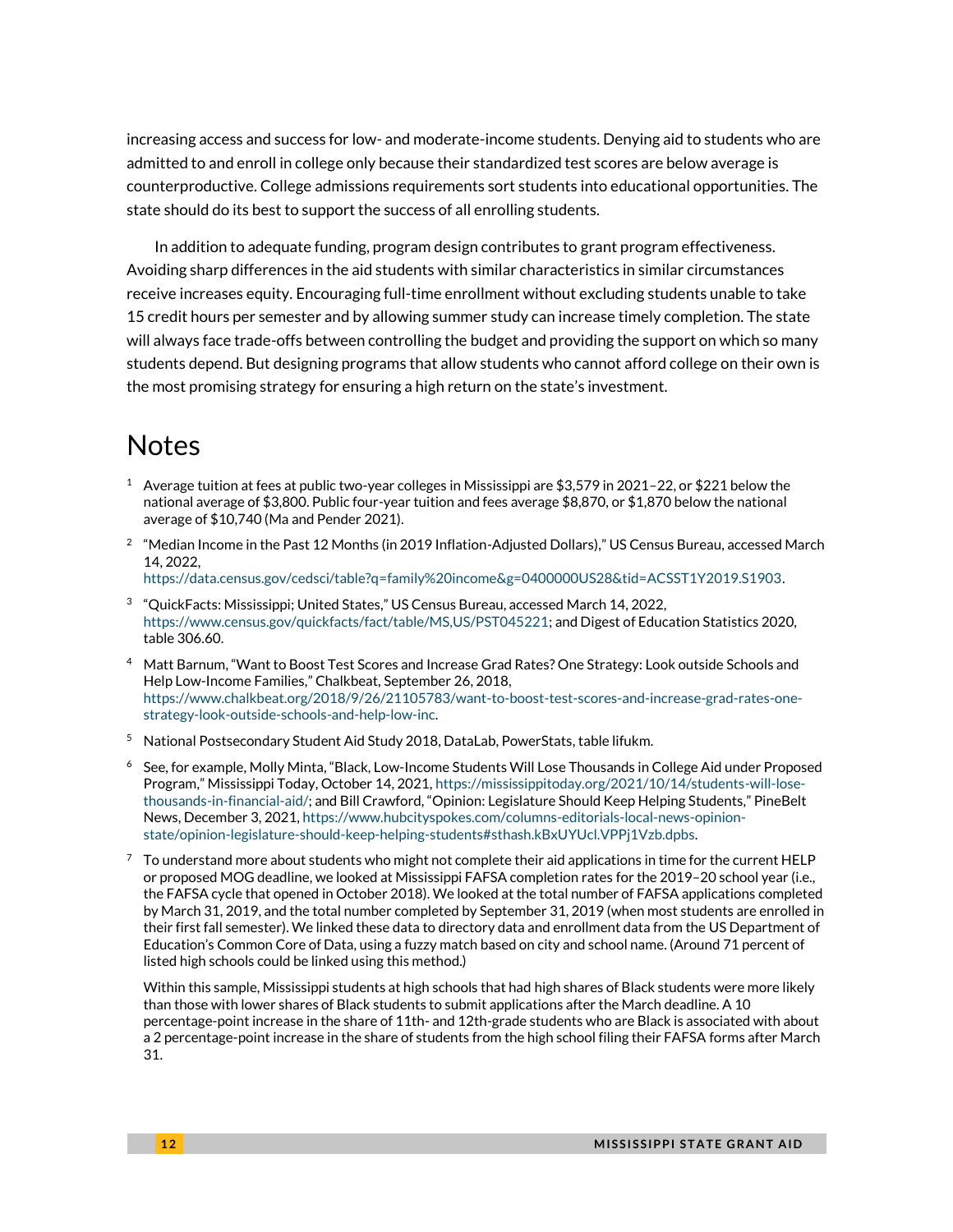Similarly, poverty rates in high schools are associated with an increase in later FAFSA filers in Mississippi. To examine this issue, we looked at high schools with schoolwide Title I programs, funding aimed at helping students from low-income households. In these Title I schools, the share of students filing their FAFSA forms after March 31 is 8 to 9 percentage points higher than in non–Title I schools.

- <sup>8</sup> Authors' calculations using 2018 National Postsecondary Student Aid Study data.
- <sup>9</sup> Brett Schraeder, "Survey Findings: How COVID-19 Is Impacting FAFSA Filings," EAB, April 5, 2021, [https://eab.com/insights/blogs/enrollment/fasfa-fillings-](https://eab.com/insights/blogs/enrollment/fasfa-fillings-2021/?utm_source=EABStudentSurvey_IHE&utm_medium=PR)[2021/?utm\\_source=EABStudentSurvey\\_IHE&utm\\_medium=PR.](https://eab.com/insights/blogs/enrollment/fasfa-fillings-2021/?utm_source=EABStudentSurvey_IHE&utm_medium=PR)
- <sup>10</sup> Halle Edwards, "Average ACT Scores by State (Most Recent)," Prep Scholar, November 24, 2021, [https://blog.prepscholar.com/act-scores-by-state-averages-highs-and-lows.](https://blog.prepscholar.com/act-scores-by-state-averages-highs-and-lows)
- <sup>11</sup> Digest of Education Statistics 2020, table 309.10.
- <sup>12</sup> Digest of Education Statistics 2020, table 303.45.

# References

- Brookings (Brookings Institution State Grant Aid Study Group). 2012. *[Beyond Need and Merit: Strengthening State](https://www.brookings.edu/wp-content/uploads/2016/06/0508_state_grant_chingos_whitehurst.pdf)  [Grant Programs](https://www.brookings.edu/wp-content/uploads/2016/06/0508_state_grant_chingos_whitehurst.pdf)*. Washington, DC: Brookings Institution.
- Cannon, Russell, and Sara Goldrick-Rab. 2016. *[Too Late? Too Little: The Timing of Financial Aid Applications](https://www.luminafoundation.org/files/resources/too-late-too-little.pdf)*. Indianapolis: Lumina Foundation.
- Cohodes, Sarah R., and Joshua S. Goodman. 2014. "Merit Aid, College Quality, and College Completion: Massachusetts' Adams Scholarship as an In-Kind Subsidy." *American Economic Journal* 6 (4): 251–85.
- Deming, David, and Susan Dynarski. 2010. "College Aid." In *[Targeting Investments in Children: Fighting Poverty When](https://www.nber.org/books-and-chapters/targeting-investments-children-fighting-poverty-when-resources-are-limited)  [Resources are Limited](https://www.nber.org/books-and-chapters/targeting-investments-children-fighting-poverty-when-resources-are-limited)*, edited by Phillip Levine and David Zimmerman, 283–302. Chicago: University of Chicago Press.
- Dynarski, Susan, and Mark Wiederspan. 2012. "Student Aid Simplification: Looking Back and Looking Ahead." *National Tax Journal* 65 (1): 211–34[. https://doi.org/10.17310/ntj.2012.1.08.](https://doi.org/10.17310/ntj.2012.1.08)
- Groen, Jeffrey A. 2011. "Building Knowledge Stocks Locally: Consequences of Geographic Mobility for the Effectiveness of State Higher Education Policies." *Economic Development Quarterly* 25 (4): 316–29. [https://doi.org/10.1177/0891242410388934.](https://doi.org/10.1177%2F0891242410388934)
- Hughes Hallett, A. J. 1989. "Econometrics and the Theory of Economic Policy: The Tinbergen–Theil Contributions 40 Years On." *Oxford Economic Papers* 41 (1): 198–214.
- Ma, Jennifer, and Matea Pender. 2021. *[Trends in College Pricing and Student Aid 2021](https://research.collegeboard.org/media/pdf/trends-college-pricing-student-aid-2021.pdf)*. New York: College Board.
- OSFA (Mississippi Office of Student Financial Aid). 2021. *[2021 Annual Report of the State-Supported Student Financial](http://www.msfinancialaid.org/wp-content/uploads/2022/01/Annual-Report_21.pdf)  [Aid Programs](http://www.msfinancialaid.org/wp-content/uploads/2022/01/Annual-Report_21.pdf)*. Jackson: OSFA.
- Winters, John V. 2020. "In-State College Enrollment and Later Life Location Decisions." *Journal of Human Resources* 55 (4): 1400–26.

# About the Authors

**Sandy Baum** is a nonresident senior fellow in the Center on Education Data and Policy at the Urban Institute and professor emerita of economics at Skidmore College. An expert on higher education finance, she speaks and writes extensively about issues relating to college access, college pricing, student aid policy, student debt, and affordability. Baum earned her BA in sociology from Bryn Mawr